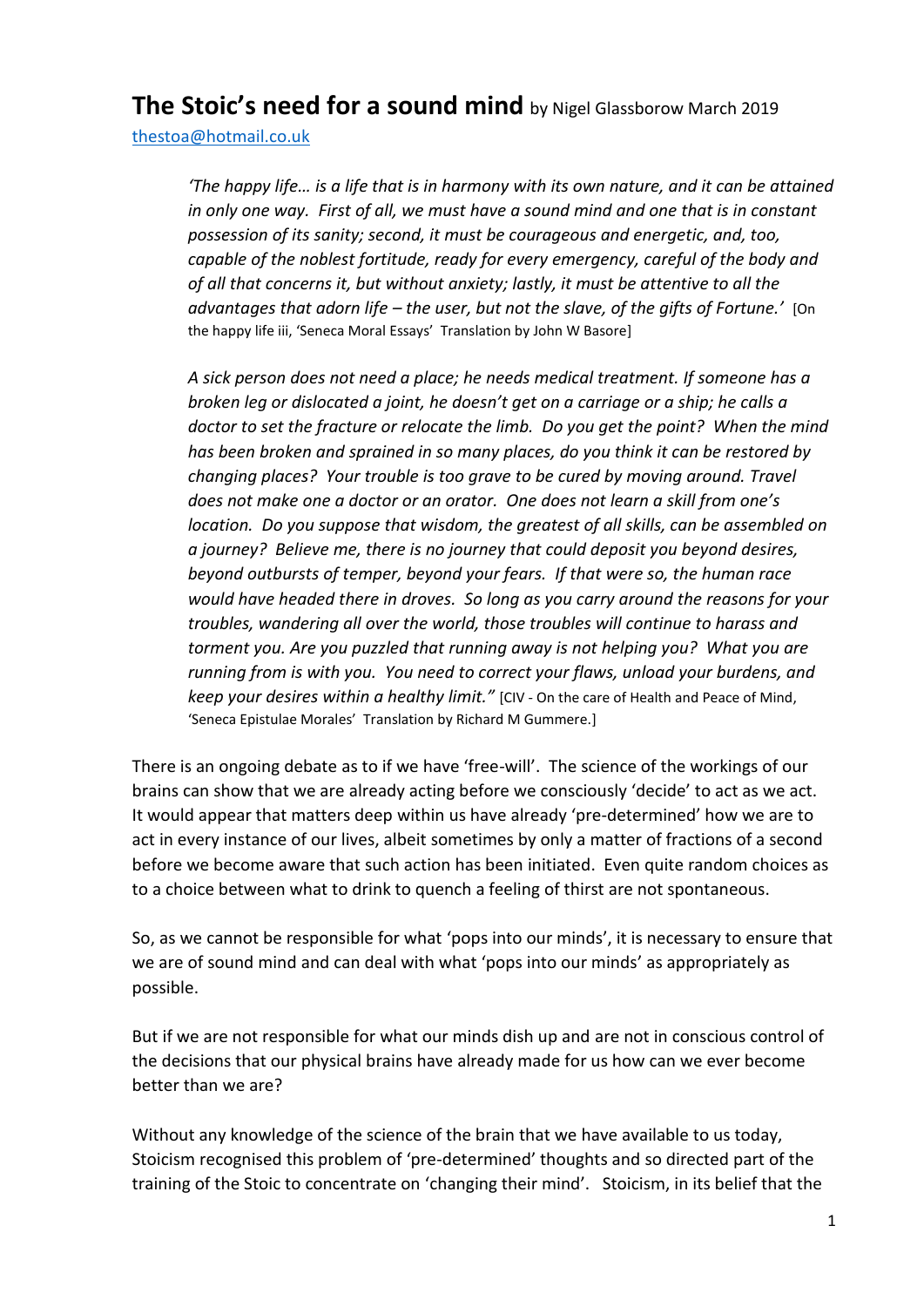physics of life is a combination of matter and mind, saw a thought arising in the mind as being an inner action triggered by the physical properties of an 'impressions' together with our 'opinions', where the thought is a precursor to further action that will affect the outer world – the world of society.

However Stoicism teaches us that we have the free-will to 'change' our minds and so change the flow of inner action whereby it does not become inappropriate outer action - provided that we are attentive to what we are thinking and where such is directing us. Our bodies may already be moving towards action in response to this or that by such things as raising the blood flow and by increasing the production of various hormones etcetera. We may even have started to act externally on our thoughts such as blurting out some comment before we have time to consciously think through the consequences, but by the use of conscious reasoned thought we can mitigate, redirect or reverse such sub-conscious induced activity.

At the same time, Stoicism teaches us that, through habituation, we can change the processes that are driving our thoughts. While it is often said that we Stoics believe that we cannot be held responsible for what we think, only for the choices we make in light of such thoughts, in truth Stoicism tells us that we are, once we have achieved adulthood, responsible for the habituation of our deep down subconscious thought process. Stoicism teaches us to examine our thought processes and to re-habituate our neural pathways by self-indoctrination. And we start to reprogram our minds by settling on a belief system that will form a framework of ideas which will become embedded into the workings of our brain whereby, as much as possible, our thoughts and actions will be governed by such principles even before we become consciously aware of a situation.

However, Stoicism does not associate the individual's will solely with the workings of the brain. Rather the starting point for all Stoic psychology is that our true consciousness, our will, is the result of our being one with the Whole in that we are manifested by and out of the body of God where the body of God is the passive Prime Matter imbued with a Single Mind – of which our will is a 'spark'.

And for whatever reason, God has evolved us to have a free will – a will that is part of God's very being and so is inextricably linked to the Whole, but a will that is gifted to us whereby we are free to partake, in accord with our individual nature and our nature as human beings, in the ongoing determination of how matters will evolve in the never ending flow of change that is Existence. We have been given a free will which makes us individuals in our own right. But regardless of having a free will, Stoicism teaches us that our psychological wellbeing involves us in aligning our free will with the will of God:

*'For I regard God's will as better than my will. I shall attach myself to Him as a servant and follower, my choice is one with His, my desire one with His, in a word my will is one with His will.'* [IV.VII. 'Epictetus, the discourses as reported by Arrian, the Manual and Fragments' Translated by W A Oldfather.]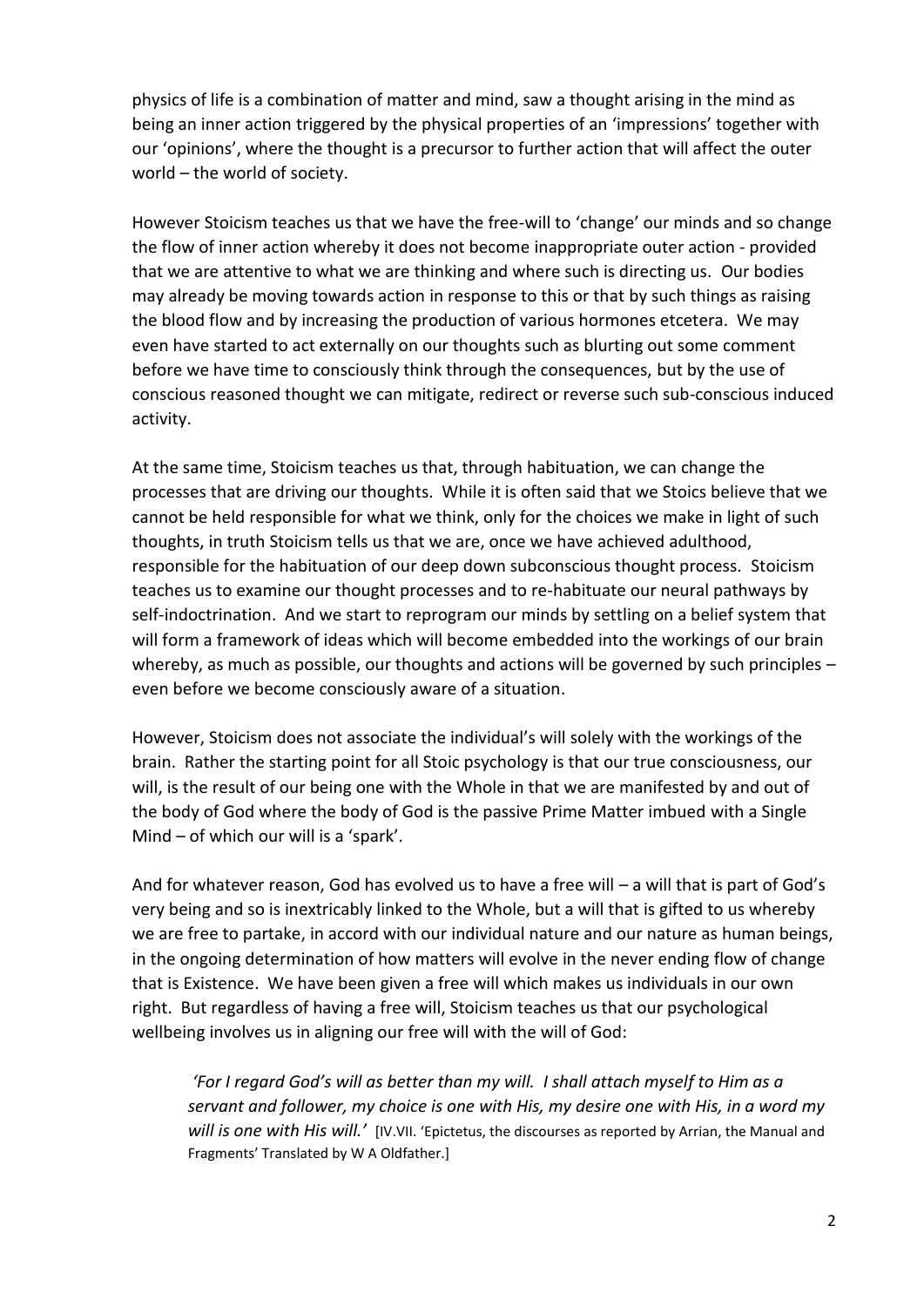We are taught to live as we see fit while learning what such means by looking to God for guidance. Such guidance is generally to be found by looking to what God is telling us through the nature of life and all that we find around us.

We look to the Stoic mantra 'Live in accord with Nature' for it is through looking to the design of all around us that we can see the nature of Existence, the nature of the world on which our lives depend, our nature as human social animals, and our nature as individuals with the ability to reason.

We also, in looking to the common perception of all the world faiths, see that trying to live good and honourable lives, so becoming people of good character, is what living wisely involves and that this means aligning our will with the will of the Whole – or in other words, God.

And to this end, so that we may be as consistent as possible in our drive to be the best we can, we keep reminding ourselves of our oneness with God while also looking as to how we can use such knowledge to ensure that our brains are working for us and not against us.

And so we move on to recognising that we have an independent will or self that can reprogram our minds while also watching over the output of our brains as 'a second line of defence'.

And of course, based on the Stoic view of the physics of existence, our will is more than just the output of our brain. The brain is made out of the same material that manifests the whole Cosmos. But the brain is only part of our being. The whole of our body is made up out of the material that manifests the whole Cosmos, and so our 'spark' of the 'intelligence' that is an aspect of the Cosmos is not limited to the 'matter' that forms our brain. Our will is linked to our whole being, not just to the biological computer contained within our skulls.

As a result, much of the Stoic mind training is aimed at ensuring that we 'act' according to our will as against acting at the behest of some errant program in our brain that is presenting us with a misperceived impression that has set the brain on pushing for an inappropriate course of action.

For the Stoic, our will is an aspect of who we are, but it is not solely the output of our brains. It is so much more, for it reaches out to the Cosmos and all around us and it can perceive our place within the Whole while seeing that our individual well-being is in truth achieved through putting the well-being of all around us first whereby we can rest contented that we have 'played our part well' when it comes to the play of life.

Working out what we can reasonably and appropriately do for the well-being of the whole requires that we are able to:

*'See things in all their naked reality.'* [IV.11. 'The Communings with Himself of Marcus Aurelius Antoninus, together with his speeches and essays' Translated by C R Haines.]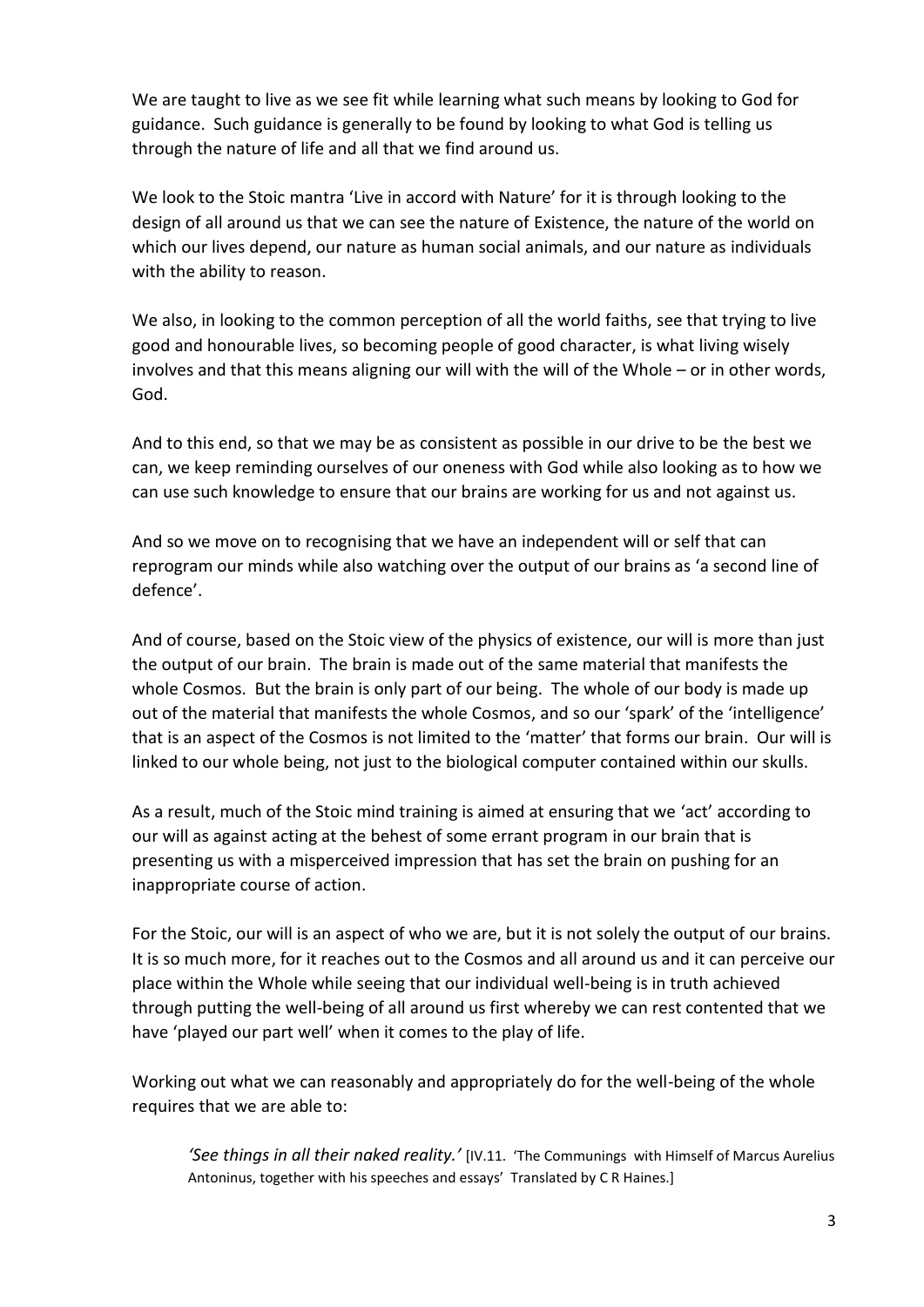In other words we need to be able to see reality as it is, and not necessarily as our emotions, instinctive reactions or the programming of our brain may see things. It may be that such inbuilt aspects of our brains do at times see matters correctly, but the Stoic is taught to ensure that such have been properly trained and will answer the rule of reason as applied by our will – our whole self.

Epictetus did a pretty good job of outlining much of the Stoic training methods, but what many forget is that the setting aside of the emotions is only a temporary aspect of the early training of novices. As Epictetus says:

*With such high aims, therefore, remember that you must bestir yourself with no slight effort to lay hold of them, but you will have to give up some things entirely, and defer others for the time being.* [I.IV The Encheiridion of Epictetus as translated by W A Oldfather]

From this we see Epictetus telling us that there are some aspects that lead to an unsound mind, such as anger, that are to be avoided for ever and a day. However there is much that may be deferred *'for the time being'* – that is, until such time as the initial stage of our study of Stoicism is over and we are able to start having some degree of rational control over such matters.

Stoicism does not demand that we avoid all emotions or affections for ever and a day, only emotions that are excessive, violent, aggressive, inappropriate and beyond the rule of our will. Calmer natural appropriate emotions, affections and feelings are to be encouraged just as appropriate love for our children and spouses is encouraged, where the word 'appropriate' is key.

Stoicism recognises that often emotions are triggered by not seeing matters as they are  $$ false impressions. Many of our instinctive reactions can be triggered by false impressions, such as seeing a shadow cast by a tree as presenting the apparent shadow of a wild animal lying in wait to attack us. And to add to our problems of being able to see reality as it is, the process of the workings of our brains can involve emotionally loaded memories of past events that automatically colour the fresh impressions we are receiving from our senses in the present moment in a negative way, so leading us to react in an inappropriate way.

So Epictetus advises anyone not of sound mind who wishes to become a Stoic to set aside preconceived ideas and avoid any situations that may elicit emotional responses until such time as they have examined the whole of the Stoic teachings and have seen how it all fits together. And such is set aside until the novice has achieved some mastery over their brain. That is, we have to achieve a level of self-control through the use of our reasoning faculty together with a balance between the 'feeling' and 'rational' aspects of our mind – the achievement of which is seen as 'being of sound mind'.